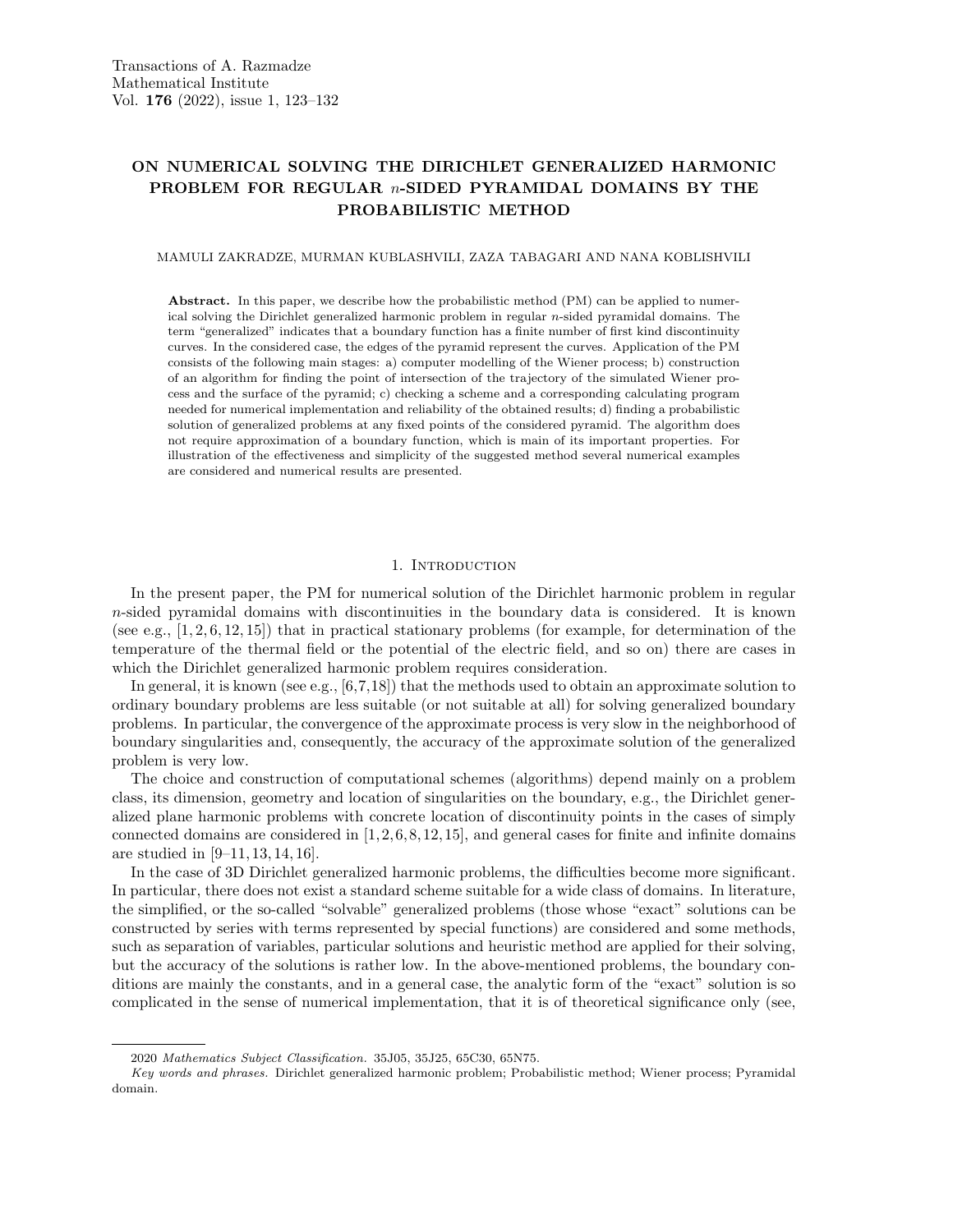e.g., [1, 2, 6, 12, 15]). Therefore the construction of high accuracy and effectively realizable computational schemes for approximate solution of 3D Dirichlet generalized harmonic problems (applicable to a wide class of domains) have both theoretical and practical importance.

It should be noted that in literature (see e.g.,  $[1, 2, 6, 12, 15]$ ), while solving 3D Dirichlet generalized harmonic problems, the existence of discontinuity curves is often ignored. This fact and application of classical methods to solving generalized problems are the reasons of inaccuracies. Therefore, for numerical solution of 3D Dirichlet generalized harmonic problems we apply such methods which do not require approximation of a boundary function and in which the existence of discontinuity curves is not ignored. The suggested algorithm is one such method.

The paper is organized as follows. The mathematical formulation of 3D Dirichlet generalized harmonic problem is given in Section 2. In Section 3 the PM and simulation of the Wiener process are briefly described. The algorithm for determination of a point of intersection of the trajectory of the simulated Wiener process and the surface of the pyramid is given in Section 4. Results of numerical examples are presented in Section 5. Finally, in Section 6, some conclusions and ideas for further investigations are provided.

### 2. Mathematical Formulation of the Problem

Let D be a regular n-sided pyramid  $P_n(H, R) \equiv P_n$  in the space  $R^3$ , where H is its height and R is a radius of a circumscribed circle on the base of the pyramid. Without loss of generality, we assume that the axis of  $P_n$  lies on  $Ox_3$  of the Cartesian coordinate right-hand system  $Ox_1x_2x_3$  and the base of  $P_n$  lies in the plane  $Ox_1x_2$ , and the axis  $Ox_1$  passes through the vertex of  $P_n$ .

We consider the Dirichlet generalized harmonic problem for the Laplace equation.

**Problem A.** The function  $g(y)$  given on the boundary S of the pyramid  $P_n$  is continuous everywhere, except the edges  $l_1, l_2, \ldots, l_{2n}$ , of  $P_n$ , which represent the first kind discontinuity curves of the function  $g(y)$ . It is required to find a function  $u(x) \equiv u(x_1, x_2, x_3) \in C^2(D) \cap C(\overline{D}) \bigcup^{2n}$  $\bigcup_{k=1} l_k$ ) satisfying the conditions

$$
\Delta u(x) = 0, \quad x \in D,\tag{2.1}
$$

$$
u(y) = g(y), \quad y \in S, \quad y\overline{\in}l_k \subset S \quad (k = \overline{1, 2n}), \tag{2.2}
$$

$$
|u(y)| < c,\qquad y \in \overline{D},\tag{2.3}
$$

where  $\Delta = \sum^3$  $i=1$  $\partial^2$  $\frac{\partial^2}{\partial x_i^2}$  is the Laplace operator and c is a real constant.

It is shown (see  $[5,18]$ ) that Problem  $(2.1), (2.2), (2.3)$  has a unique solution depending continuously on the data, and for a generalized solution  $u(x)$  the generalized extremum principal

$$
\min_{x \in S} u(x) < u(x) < \max_{x \in D} u(x) \tag{2.4}
$$

is valid, where it is assumed that  $x\in l_k$   $(k = \overline{1, 2n})$  for  $x \in S$ . Note (see [18]) that the additional requirement (2.3) of boundedness concerns actually only the neighborhoods of discontinuity curves of the function  $g(y)$  which plays an important role in the extremum principle (2.4).

On the basis of (2.3), the values of  $u(y)$  are, in general, not defined on the curves  $l_k$ . For example, if Problem A concerns the determination of the thermal (or the electric) field, then  $u(y) = 0$  when  $y \in l_k$ , respectively. In this case, in physical sense, the curves  $l_k$  are non-conductors (or dielectrics).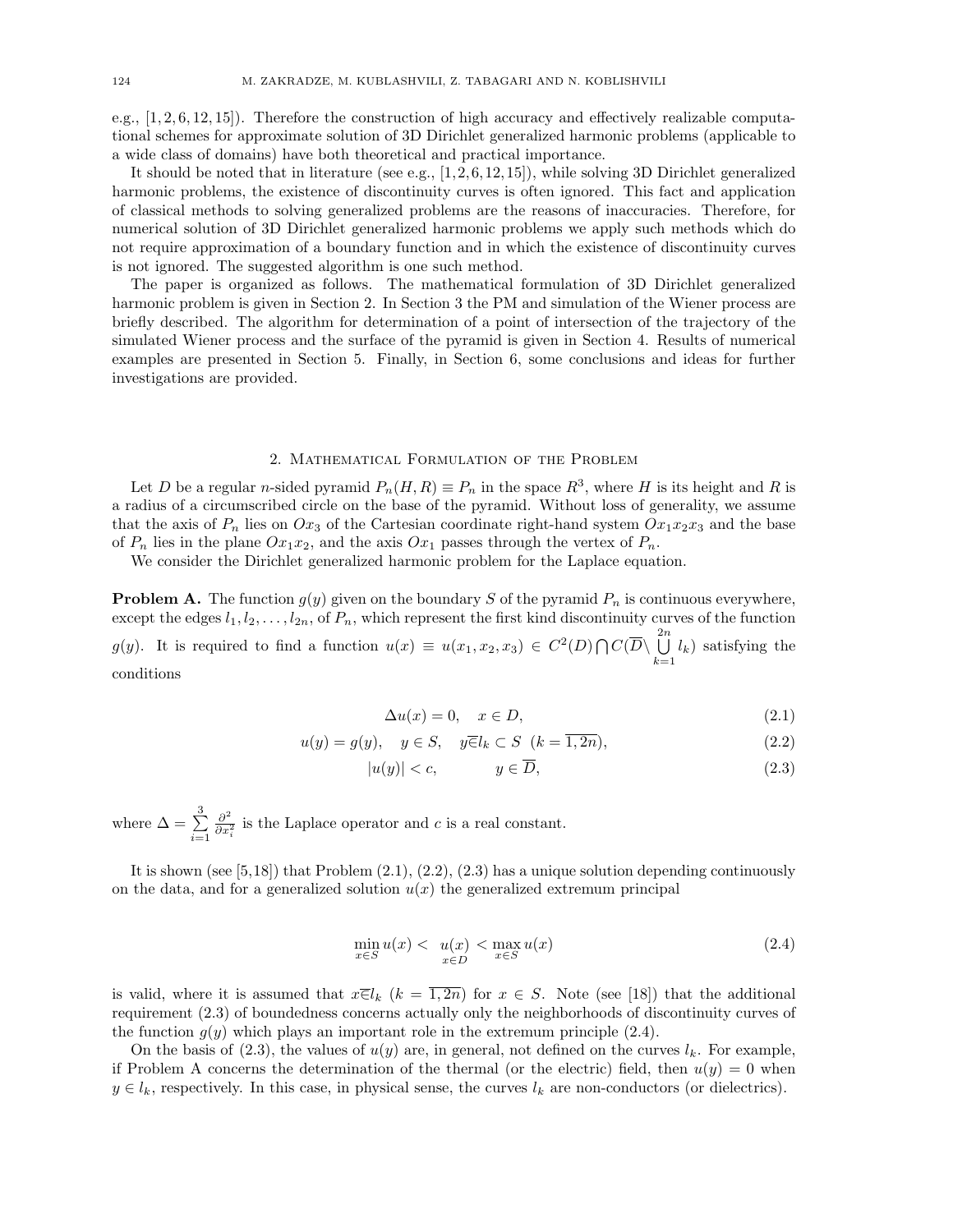It is evident that actually in the above-mentioned case the boundary function  $g(y)$  has the following form

$$
g(y) = \begin{cases} g_1(y), & y \in S_1, \\ g_2(y), & y \in S_2, \\ \dots & \dots & \dots \\ g_n(y), & y \in S_n, \\ g_{n+1}(y), & y \in S_{n+1}, \\ 0, & y \in l_k \ (k = \overline{1, 2n}), \end{cases}
$$
 (2.5)

where  $S_i$   $(i = \overline{1,n})$  and  $S_{n+1}$  are the lateral faces and the base of  $P_n$  without discontinuity curves(edges), respectively; the functions  $g_i(y)$ ,  $y \in S_i$   $(i = \overline{1, n+1})$  are continuous on the parts  $S_i$  of S. It is evident that  $S = (\bigcup^{n+1}$  $\bigcup_{i=1}^{n+1} S_i$   $\bigcup$   $\bigcup_{k=1}^{2n}$  $\bigcup_{k=1} l_k$ .

**Remark 1.** a) If there is an emptiness inside the surface  $S$ , then we have the generalized problem with respect to closed pyramidal shells; b) In Problem A, it is not necessary for all edges of the pyramid to be dielectric, moreover, we can consider the cases where faces, apothems, base diagonals, etc. are taken as dielectrics.

### 3. The Probabilistic Method and Simulation of the Wiener Process

In this section, the essence of the suggested algorithm for numerical solving the problem of type A is given, and its detailed description can be find in [19]. The main theorem in realization of the PM is the following one (see e.g., [5])

**Theorem 1.** If a finite domain  $D \subset R^3$  is bounded by a piecewise smooth surface S and  $g(y)$  is a  $continuous (or discontinuous) bounded function on S, then the solution of the Dirichlet ordinary (or$ generalized) boundary problem for the Laplace equation at the fixed point  $x \in D$  has the form

$$
u(x) = E_x g(x(\tau)).
$$
\n
$$
(3.1)
$$

In (3.1),  $E_x g(x(\tau))$  is the mathematical expectation of values of the boundary function  $g(y)$  at random points of intersection of the trajectory of the Wiener process and the boundary  $S; \tau$  is the random moment of the first exit of the Wiener process  $x(t) = (x_1(t), x_2(t), x_3(t))$  from the domain D. It is assumed that the starting point of the Wiener process is always  $x(t_0) = (x_1(t_0), x_2(t_0), x_3(t_0)) \in$  $D$ , where the value of the desired function is being determined. If number  $N$  of the random intersection points  $y^j = (y_1^j, y_2^j, y_3^j) \in S$   $(j = \overline{1, N})$  is sufficiently large, then according to the law of large numbers, from  $(3.1)$ , we have

$$
u(x) \approx u_N(x) = \frac{1}{N} \sum_{j=1}^{N} g(y^j)
$$
\n(3.2)

or  $u(x) = \lim u_N(x)$  for  $N \to \infty$ , in probability. Thus if we have the Wiener process, the approximate value of the probabilistic solution to Problem A at a point  $x \in D$  is calculated by formula (3.2).

In order to simulate the Wiener process, we use the following recursion relations(see, e.g., [18, 19]):

$$
x_1(t_k) = x_1(t_{k-1}) + \gamma_1(t_k)/nq,
$$
  
\n
$$
x_2(t_k) = x_2(t_{k-1}) + \gamma_2(t_k)/nq,
$$
  
\n
$$
x_3(t_k) = x_3(t_{k-1}) + \gamma_3(t_k)/nq,
$$
  
\n
$$
(k = 1, 2, \dots), \quad x(t_0) = x,
$$
\n(3.3)

according to which the coordinates of the point  $x(t_k) = (x_1(t_k), x_2(t_k), x_3(t_k))$  are being determined. In (3.3),  $\gamma_1(t_k)$ ,  $\gamma_2(t_k)$ ,  $\gamma_3(t_k)$  are three normally distributed independent random numbers for the k-th step, with zero means and variances;  $nq$  is a number of quantifications such that  $1/nq = \sqrt{t_k - t_{k-1}}$ , and if  $nq \to \infty$ , then the discrete process approaches the continuous Wiener process. In the implementation, the random process is simulated at each step of the walk and continues until it crosses the boundary.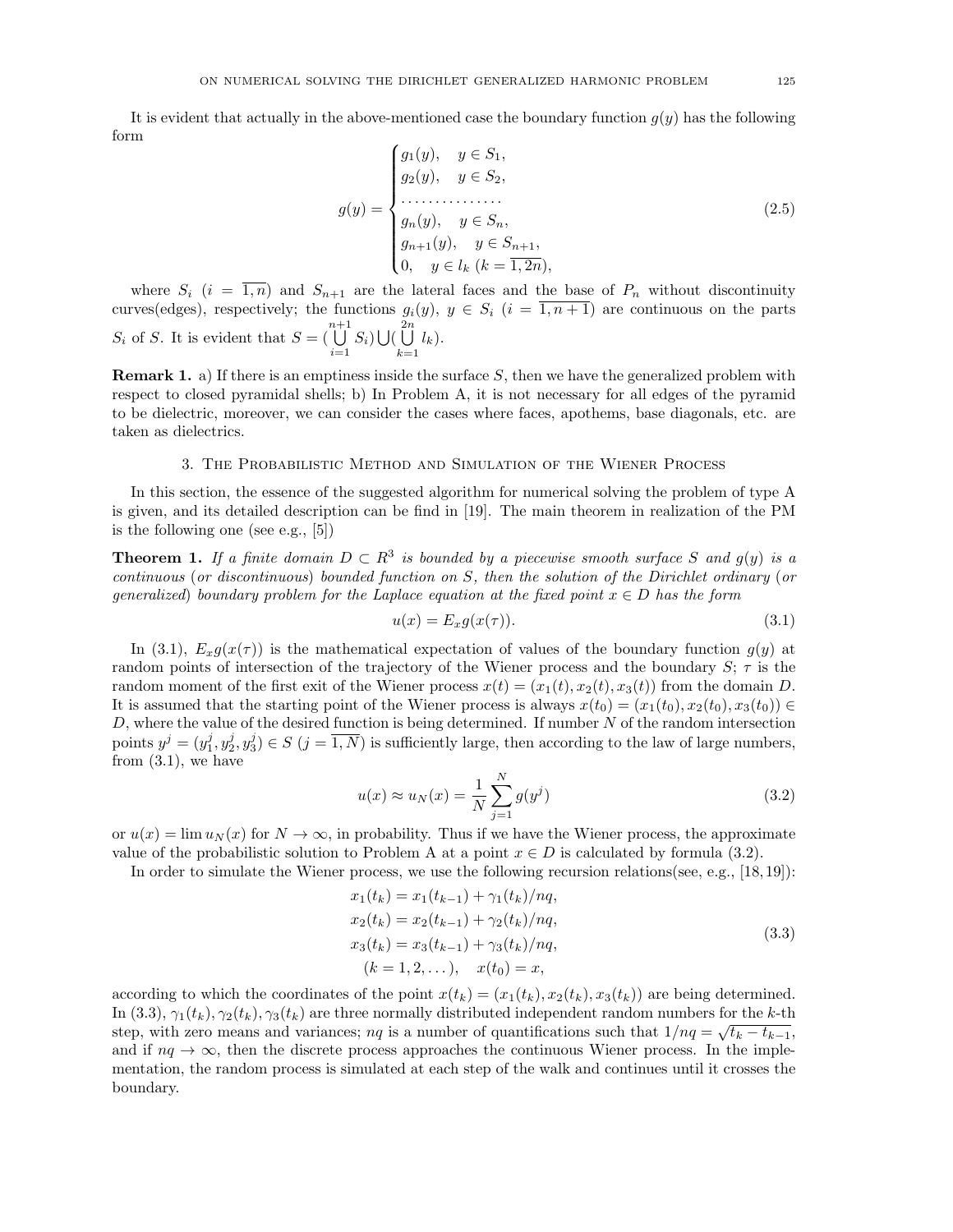In the case under consideration, computations and generation of random numbers are performed in MATLAB.

# 4. Algorithm for Finding the Point of Intersection of the Trajectory of the SIMULATED WIENER PROCESS AND THE SURFACE  $S$  of the Pyramid  $P_n$

In order to determine the points  $y^j = (y_1^j, y_2^j, y_3^j)$   $(j = \overline{1, N})$  of interaction of a trajectory of the Wiener process and the surface  $S$  (see Section 3), we operate in the following way. First of all, during the implementation of the Wiener process, for each current point  $x(t_k)$  defined from (3.3), we have to check whether it belongs to  $\overline{P_n}$   $(\overline{P_n} = P_n \bigcup S)$  or not.

For determination of the above-formulated question, we know only three parameters  $H, R, n$  of  $P_n$ . In addition, with the help of  $H, R, n$ , we must find: 1) the angle  $\alpha$  of inclination of the lateral face with respect to the plane of the base of  $P_n$ ; 2) equations of lines passing through the neighboring vertices of the base; 3) equations of lateral edges; 4) equations of lateral faces.

Without loss of generality, we assume that the vertices  $A_1, A_2, \ldots, A_n$  of the base of  $P_n = MA_1$  $A_2 \text{...} A_n$  are located on the circle  $C(O; R)$  in a counter-clockwise direction, so,  $A_1 \in Ox_1$ . In this case, for the angle  $\alpha$  and the points  $A_m$ ,  $A_{m+1}$   $(m = \overline{1,n}, A_{n+1} \equiv A_1)$ , we have

$$
\alpha = \arctan\left(\frac{H}{R\cos\frac{\pi}{n}}\right),
$$
  
\n
$$
A_m = \left(R\cos\frac{2\pi(m-1)}{n}, R\sin\frac{2\pi(m-1)}{n}\right),
$$
  
\n
$$
A_{m+1} = \left(R\cos\frac{2\pi m}{n}, R\sin\frac{2\pi m}{n}\right).
$$
\n(4.1)

If we seek for equations of the lines passing through the points  $A_m$  and  $A_{m+1}$   $(m = \overline{1,n})$  in the form

$$
x_2 = d_m x_1 + c_m,\t\t(4.2)
$$

,

then to define the constants  $d_m$  and  $c_m$  on the basis of (4.1), we have the following algebraic system:

$$
\begin{cases} R\cos\frac{2\pi(m-1)}{n}d_m + c_m = R\sin\frac{2\pi(m-1)}{n} \\ R\cos\frac{2\pi m}{n}d_m + c_m = R\sin\frac{2\pi m}{n} . \end{cases} \tag{4.3}
$$

It is easy to see that from (4.3), we get

$$
d_m = -\cot \frac{\pi (2m-1)}{n}, \quad c_m = R \cos \frac{\pi}{n} / \sin \frac{\pi (2m-1)}{n}.
$$
 (4.4)

Since lateral edges of  $P_n$  are generatrices of a finite right circular cone whose height is  $H$ , and the base radius is  $R$ , therefore the sought equations are the same and they have the following form:

$$
(x1)2 + (x2)2 - \left(\frac{R}{H}\right)2 (H - x3)2 = 0, 0 \le x3 \le H,
$$
\n(4.5)

where  $(x_1, x_2, x_3) \in S_c$  ( $S_c$  is a lateral surface of the cone).

It is easy to see that the equation of the plane passing through the points

$$
M(0,0,H), A_m = \left(R\cos\frac{2\pi(m-1)}{n}, R\sin\frac{2\pi(m-1)}{n}, 0\right)
$$

$$
A_{m+1} = \left(R\cos\frac{2\pi m}{n}, R\sin\frac{2\pi m}{n}, 0\right),
$$

where  $m = \overline{1, n}$  has the form (in our notations)

$$
\left(2H\cos\frac{\pi(2m-1)}{n}\sin\frac{\pi}{n}\right)x_1 + \left(2H\sin\frac{\pi(2m-1)}{n}\sin\frac{\pi}{n}\right)x_2 + \left(R\sin\frac{2\pi}{n}\right)x_3 - RH\sin\frac{2\pi}{n} = 0.
$$
\n(4.6)

In particular, this is the equation of the m-th lateral face of  $P_n$  for  $(x_1, x_2, x_3) \in \overline{S}_m$ .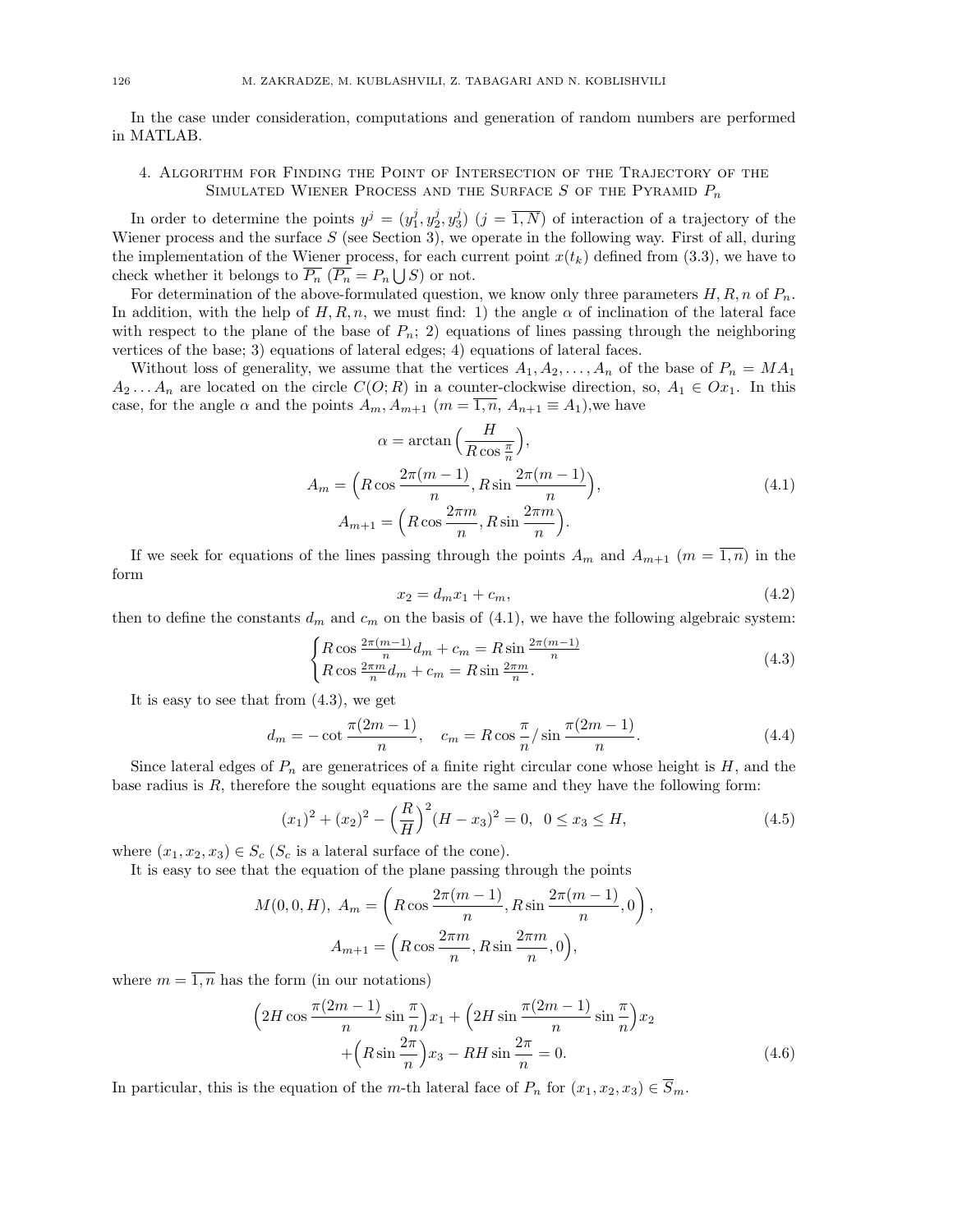Now we have the needed information about the pyramid  $P_n$  in order to establish whether each current point  $x(t_k)$  defined from (3.3) belongs to  $\overline{P_n}$  or not. To this end, we operate in the following way. For each step of the simulated Wiener process we calculate the angles  $\beta_m(m = \overline{1, n})$ , which are the angles of inclination of the planes passing through  $x(t_k)$ ,  $A_m$ ,  $A_{m+1}$  points, with respect to the plane of the base of  $P_n$ . It is easy to see that

$$
\beta_m = \arctan(x_3(t_k)/\Delta_m),
$$

where  $\Delta_m$  is a distance between the point  $(x_1(t_k), x_2(t_k))$  and the line  $A_m A_{m+1}$ . It is known that

$$
\Delta_m = \frac{|d_m x_1(t_k) - x_2(t_k) + c_m|}{\sqrt{((d_m)^2 + 1)}},
$$
  
( $m = \overline{1, n}, k = 1, 2, ...$ ),

where  $d_m$  and  $c_m$  are given by (4.4). After calculating angles  $\beta_m$ , we compare them with the angle  $\alpha$ . In particular: 1<sup>\*</sup>) if  $\beta_m < \alpha$  and  $0 < x_3(t_k) < H$  for  $(m = \overline{1,n})$ , then the process continues until it crosses the boundary S; 2<sup>\*</sup>) if for  $m = p$ ,  $\beta_p = \alpha$  and  $0 < x_3(t_k) < H$ , then  $x(t_k) \in \overline{S_p}$  or  $y^j = (y_1^j, y_2^j, y_3^j) = x(t_k);$  3<sup>\*</sup>) if  $\beta_p > \alpha$  and  $0 < x_3(t_k) < H$ , this means that the trajectory of the modulated Wiener process intersect the p-th lateral face of  $P_n$  or  $x(t_{k-1}) \in P_n$  for the moment  $t = t_{k-1}$  and  $x(t_k) \in \overline{P_n}$  for the moment  $t = t_k$ . In this case, for approximate determination of the point  $y^j$ , a parametric equation of a line L passing through the points  $x(t_{k-1})$  and  $x(t_k)$  is firstly obtained, which has the form

$$
\begin{cases}\nx_1 = x_1^{k-1} + (x_1^k - x_1^{k-1})\theta, \\
x_2 = x_2^{k-1} + (x_2^k - x_2^{k-1})\theta, \\
x_3 = x_3^{k-1} + (x_3^k - x_3^{k-1})\theta,\n\end{cases}
$$
\n(4.7)

where  $(x_1, x_2, x_3)$  is the current point of L and  $\theta$  is a parameter  $(-\infty < \theta < \infty)$ , and  $x_i^{k-1} \equiv x_i(t_{k-1}),$  $x_i^k \equiv x_i(t_k) \ (i = 1, 2, 3).$ 

If we substitute the expressions of  $x_1, x_2, x_3$  defined from (4.7) in (4.6), then we obtain an equation with respect to  $\theta$ , in the form

$$
A^*\theta = B^*.\tag{4.8}
$$

 $\setminus$ 

In (4.8)

$$
A^* = 2H \sin\left(\frac{\pi}{n}\right) \left( (x_1^k - x_1^{k-1}) \cos\frac{\pi(2p-1)}{n} + (x_2^k - x_2^{k-1}) \sin\frac{\pi(2p-1)}{n} + R \sin\left(\frac{2\pi}{n}\right) (x_3^k - x_3^{k-1});
$$
  

$$
B^* = -2H \sin\left(\frac{\pi}{n}\right) \left( x_1^{k-1} \cos\frac{\pi(2p-1)}{n} + x_2^{k-1} \sin\frac{\pi(2p-1)}{n} \right) + R \sin\left(\frac{2\pi}{n}\right) (H - x_3^{k-1}), \quad (p = \overline{1, n}).
$$

In the considered case, due to the existence of the intersection point,  $A^* \neq 0$  and  $y^j = (x_1(\theta), x_2(\theta),$  $x_3(\theta)$ , where  $\theta = B^*/A^*$ .

Finally, consider the following cases:  $4^*$ ) if  $x_3(t_k) = 0$ , then  $y^j = (x_1(t_k), x_2(t_k), 0)$ ; 5<sup>\*</sup>) if  $x_3(t_k) < 0$ , in this case, we find the point  $y(y_1, y_2, 0)$  of intersection of the plane  $x_3 = 0$  and a line L passing through the points  $x(t_{k-1})$  and  $x(t_k)$ . Then if  $(y_1, y_2, 0) \in \overline{S_{n+1}}$ , we have  $y^j = (y_1, y_2, 0)$ .

Remark 2. In addition, during numerical implementation, it is checked whether the intersection point  $y^j$  is situated on the lateral edge or not in cases 2<sup>\*</sup>) and 3<sup>\*</sup>), and whether it lies or not on the base edge in cases  $4^*$ ) and  $5^*$ ), with the help of their equations  $(4.5)$  and  $(4.2)$ , respectively.

# 5. Numerical Examples

It should be noted that test solutions for generalized problems of type A do not exist in a threedimensional case, therefore for verification of a scheme needed for numerical solution of Problem A, the validity of the obtained results can be demonstrated in the following way.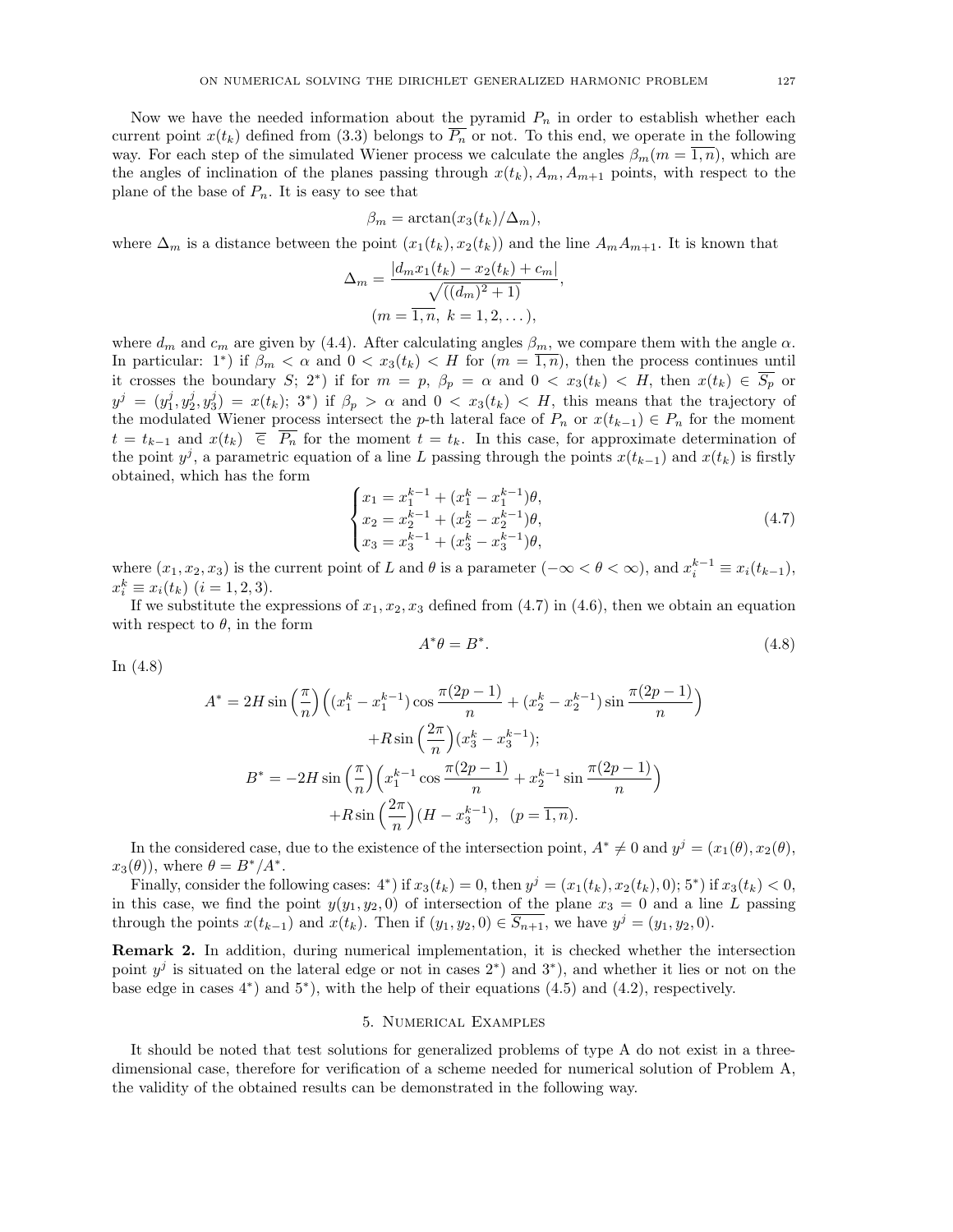If in boundary conditions (2.5) of Problem A we take  $g_i(y) = 1/|y-x^0|$ , where  $y \in S_i$   $(i = \overline{1, n+1})$ ,  $x^0 = (x_1^0, x_2^0, x_3^0) \in \overline{D}$ , and  $|y-x^0|$  denotes the distance between the points y and  $x^0$ , then it is evident that the curves  $l_k(k = \overline{1, 2n})$  represent removable discontinuity curves for the boundary function  $g(y)$ . Actually, in the above-mentioned case, instead of generalized problem A we obtain the following Dirichlet ordinary harmonic problem.

**Problem B.** Find a function  $u(x) \equiv u(x_1, x_2, x_3) \in C^2(D) \cap C(\overline{D})$  satisfying the conditions

$$
\Delta u(x) = 0, \quad x \in D,
$$
  

$$
u(y) = 1/|y - x^0|, \quad y \in S, \quad x^0 \in \overline{D}.
$$

We solve this question (by the PM) with application of calculating program to Problem A. It is well-known that Problem B is correct, i.e., its solution exists, is unique and depends continuously on the data. Evidently, an exact solution of Problem B is

$$
u(x^{0}, x) = \frac{1}{|x - x^{0}|}, \quad x \in \overline{D}, \ x^{0} \overline{\in} \overline{D}.
$$
 (5.1)

It should be noted that numerical solution of the Dirichlet ordinary harmonic problems by the PM is interesting and important (see e.g., [3, 4, 20]). In this paper, Problem B plays an auxiliary role. In particular, for Problem B, we first of all verify the validity both of the scheme needed for numerical solution of Problem A and of the corresponding calculating program (comparison of the obtained results with the exact solution) and then solve Problem A under the boundary conditions (2.5).

In the present paper, the PM is applied to three examples. In tables,  $N$  is a number of implementations of the Wiener process for the given points  $x^i = (x_1^i, x_2^i, x_3^i) \in D$ , and  $nq$  is the number of the quantifications. For simplicity, in the given examples, the values of  $nq$  and N are the same. In tables for problems of type B, we present the absolute errors  $\Delta^i$  at the points  $x^i \in D$  of  $u_N(x)$ , in the PM approximation, for  $nq = 200$  and various values of N, and under notations of type  $(E \pm k)$ we mean  $10^{\pm k}$ . In particular,  $\Delta^i = |u_N(x^i) - u(x^0, x^i)|$ , where  $u_N(x^i)$  is the approximate solution of Problem B at the point  $x^i$ , which is defined by formula (3.2), and the exact solution  $u(x^0, x^i)$  of the test problem is given by (5.1). In tables, for problems of type A, the probabilistic solution  $u<sub>N</sub>(x)$  is presented at the points  $x^i$ , defined by  $(3.2)$ .

Remark 3. Problems A and B for ellipsoidal, spherical, cylindrical, conic and prismatic domains are considered in [17, 19].

**Example 5.1.** In the first example, the domain  $D$  is the interior of the regular 4-sided pyramid  $P_4(H, R)$ , where H is its height, R is a radius of circumscribed circle on the base of  $P_4$ .

It should be noted that all pyramids in the given examples have the same position in the system  $Ox_1x_2x_3$  as described in Section 2.

Problems B and A are solved when  $H = 2, R = 1, x^0 = (0, 0, -4)$ , and in Problem A, the boundary function  $g(y) \equiv g(y_1, y_2, y_3)$  has the form

$$
g(y) = \begin{cases} 1, & y \in S_1, \\ 0, & y \in S_2, \\ 1, & y \in S_3, \\ 0, & y \in S_4, \\ 2, & y \in S_5, \\ 0, & y \in l_k \ (k = \overline{1, 8}). \end{cases}
$$
(5.2)

In (5.2),  $S_i(i = \overline{1, 4})$  and  $S_5$  are the lateral faces and the base of  $P_4$  without discontinuity curves, respectively;  $l_k(k = \overline{1, 8})$  are the edges of  $P_4$ . It is evident that in the case under consideration,  $l_k$ ,  $S_2$ ,  $S_4$  are non-conductors(or dielectrics) in a physical sense.

In all the considered by us examples, for determination of the points  $y^i = (y_1^i, y_2^i, y_3^i)$   $(i = \overline{1, N})$  of intersection of the trajectory of the Wiener process and the surface  $S$  we use that scheme which is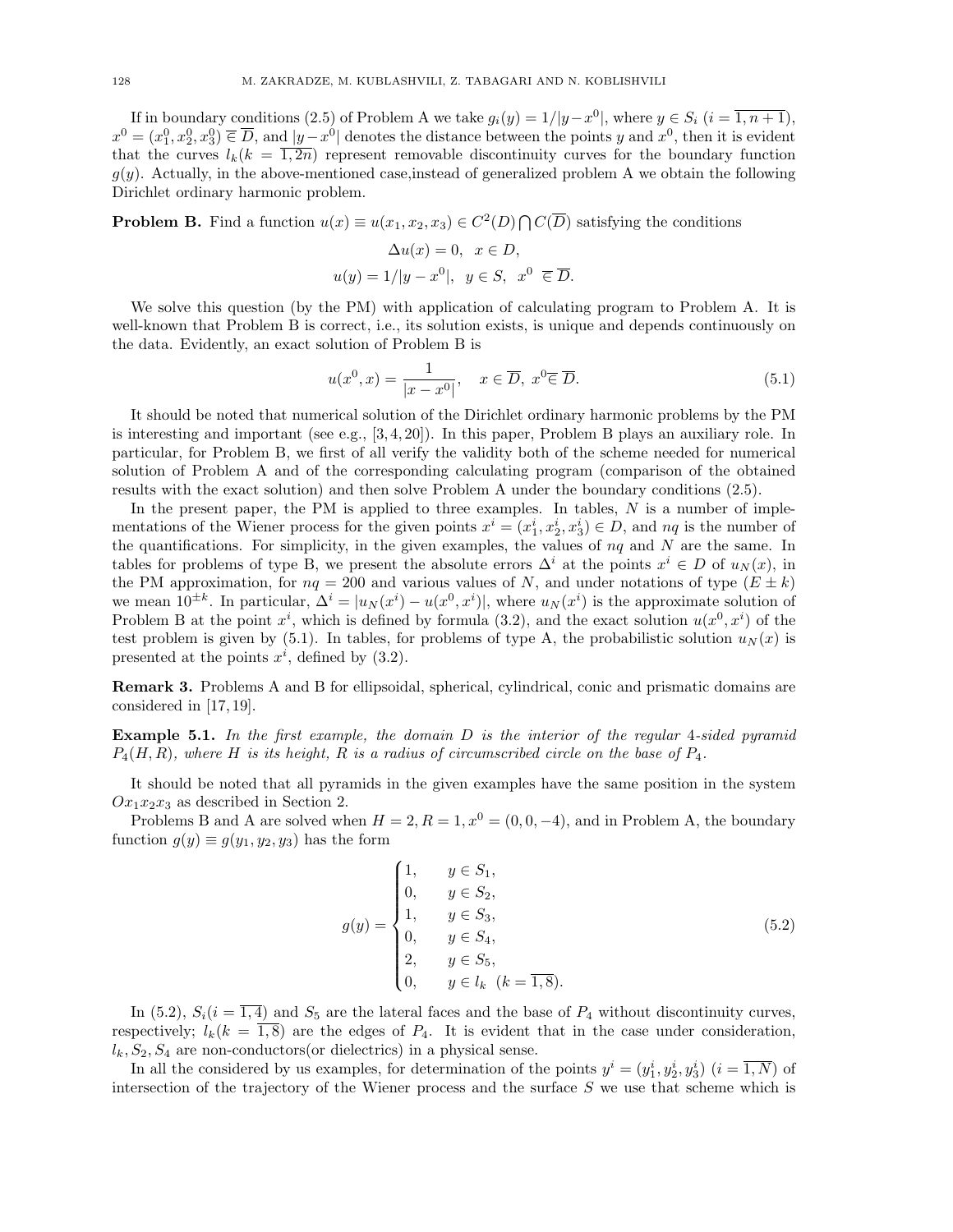| $x^i$ |                                                                  |  | $(0,0,0.5)$ $(0,0,1)$ $(0,0,1.8)$ $(b,b,0.5)$ $(-b,-b,0.5)$ |
|-------|------------------------------------------------------------------|--|-------------------------------------------------------------|
| N     | $\Lambda^1$ $\Lambda^2$ $\Lambda^3$ $\Lambda^4$                  |  | $\Lambda^5$                                                 |
|       | $5E+3$   $0.36E-3$   $0.22E-3$   $0.18E-4$   $0.40E-4$           |  | $0.15E - 3$                                                 |
|       | $1E+4$   $0.87E-4$   $0.38E-3$   $0.45E-4$   $0.93E-4$           |  | $0.21E - 4$                                                 |
|       | $5E+4$   $0.86E-4$   $0.87E-4$   $0.16E-4$   $0.24E-4$           |  | $0.22E - 4$                                                 |
|       | $1E + 5$   $0.26E - 4$   $0.51E - 4$   $0.28E - 4$   $0.39E - 4$ |  | $0.38E - 4$                                                 |
|       | $5E + 5$   $0.16E - 4$   $0.39E - 4$   $0.27E - 4$   $0.26E - 5$ |  | $0.17E - 4$                                                 |
|       | $1E+6$   $0.15E-4$   $0.50E-4$   $0.23E-4$   $0.22E-4$           |  | $0.10E - 4$                                                 |

Table 5.1B. Results for Problem B (in Example 5.1).

Table 5.1A. Results for Problem A (in Example 5.1).

| $x^i$  | (0, 0, 0.5) | (0,0,1)               | (0, 0, 1.8)           | (b, b, 0.5) | $(-b, -b, 0.5)$ |
|--------|-------------|-----------------------|-----------------------|-------------|-----------------|
| N      | $u_N(x^1)$  | $u_N(\overline{x^2})$ | $u_N(\overline{x^3})$ | $u_N(x^4)$  | $u_N(x^5)$      |
| $5E+3$ | 0.86220     | 0.54020               | 0.50120               | 0.91920     | 0.92620         |
| $1E+4$ | 0.85200     | 0.53760               | 0.50280               | 0.91460     | 0.92040         |
| $5E+4$ | 0.85134     | 0.52926               | 0.49676               | 0.91752     | 0.91440         |
| $1E+5$ | 0.84312     | 0.53110               | 0.49899               | 0.91724     | 0.91911         |
| $5E+5$ | 0.84381     | 0.53133               | 0.49853               | 0.91561     | 0.91512         |
| $1E+6$ | 0.84407     | 0.53129               | 0.49875               | 0.91646     | 0.91642         |

Table 5.2A. Results for Problem A (in Example 5.2).

| $x^i$  | (0, 0, 0.5) | (0,0,1)    | (0, 0, 1.8) | (0.5, 0, 0.5) | $-0.5, 0, 0.5)$ |
|--------|-------------|------------|-------------|---------------|-----------------|
| N      | $u_N(x^1)$  | $u_N(x^2)$ | $u_N(x^3)$  | $u_N(x^4)$    | $u_N(x^5)$      |
| $5E+3$ | 1.57880     | 1.07280    | 1.01880     | 1.26360       | 1.29660         |
| $1E+4$ | 1.55200     | 1.07150    | 1.00520     | 1.30160       | 1.30190         |
| $5E+4$ | 1.58008     | 1.07196    | 1.01616     | 1.29730       | 1.29350         |
| $1E+5$ | 1.58114     | 1.07701    | 1.01746     | 1.29783       | 1.29142         |
| $5E+5$ | 1.57953     | 1.07819    | 1.01594     | 1.29316       | 1.28986         |
| $1E+6$ | 1.57866     | 1.07821    | 1.01615     | 1.28559       | 1.28673         |

described in Section 4. As noted above, for verification, we first of all solve the auxiliary Problem B with calculating program for Problem A.

In Table 5.1B, the absolute errors  $\Delta^{i}$  of the approximate solution  $u_N(x)$  of the test problem B at the points  $x^i \in D$   $(i = \overline{1, 5})$  are presented, for  $b = 0.2$ .

On the basis of the results presented in Table 5.1B, we can conclude that the calculating program for Problem A is correct.

In Section 3, it is noted that when  $nq \to \infty$ , the discrete process approaches the continuous Wiener process, respectively, the accuracy of probabilistic solution is increasing. We conducted a check experiment. Namely, we calculated the probabilistic solution of Problem B at the point (0,0,0.5) for  $N = 1E + 5$ ,  $nq = 400$  and obtained  $\Delta^{1} = 0.80E - 6$  (see, Table 5.1B). This result is in agreement with the above-noted. In general, if we need more accuracy, then calculations should be realized for sufficiently large values of  $nq$  and N. In this case, numerical implementation on a PC takes much time. We can avoid this difficulty by applying the method of parallel calculation. For this reason, a suitable computing technique is needed. Respectively, significantly less time will be needed for numerical implementation and, besides, the accuracy of the obtained results will be improved.

In Table 5.1A, the values of the approximate solution  $u_N(x)$  to Problem A at the same points  $x^i$  $(i = \overline{1,5})$  are given, for  $b = 0.2$ . The boundary function (5.2) is symmetric with respect to the axis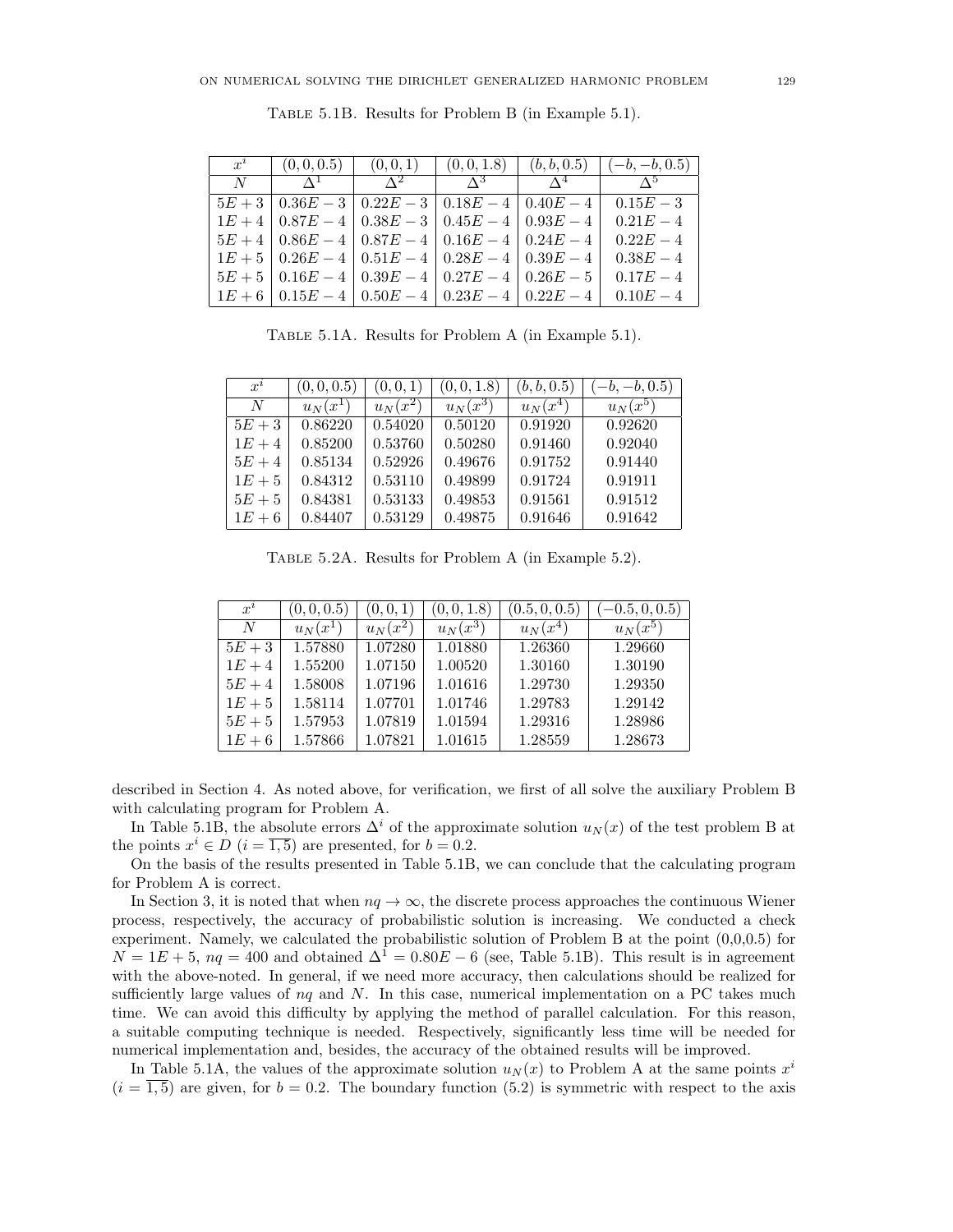$Ox_3$ , respectively, for control in the role of  $x^i$   $(i = 4, 5)$ , the points, symmetric with respect to the axis  $Ox_3$  are taken. The results have sufficient accuracy for many practical problems and are in good agreement with the real physical picture.

As it has been noted above, the calculating program for Problem A is correct, therefore in following examples only the values of the approximate solution  $u_N(x)$  of Problem A are presented.

**Example 5.2.** In this example the domain D is the interior of the regular 6-sided pyramid  $P_6(H, R)$ , where  $H$  and  $R$  have the same contents as in Example 5.1. On the above- mentioned basis, we solved Problem A directly when  $H = 2$ ,  $R = 1$ , and the boundary function  $g(y)$  has the form

$$
g(y) = \begin{cases} 2, & y \in S_1, \\ 1, & y \in S_2, \\ 2, & y \in S_3, \\ 0, & y \in S_4, \\ 1, & y \in S_5, \\ 0, & y \in S_6, \\ 3, & y \in S_7, \\ 0, & y \in l_k \ (k = \overline{1, 12}). \end{cases}
$$
(5.3)

In (5.3),  $S_i(i = \overline{1, 6})$  and  $S_7$  are the lateral faces and the base of  $P_6$  without discontinuity curves, respectively;  $l_k(k = \overline{1,12})$  are the edges of  $P_6$ . Besides, in this case, the edges  $l_k$  and  $S_4$ ,  $S_6$  are non-conductors.

The values of the approximate solution  $u_N(x)$  of Problem A at the points  $x^i \in D$   $(i = \overline{1,5})$  are given in Table 5.2A. Since the boundary function (5.3) is symmetric with respect to the plane  $Ox_2x_3$ , therefore for a control in the role of  $x^i$   $(i = 4, 5)$ , the points, symmetric with respect to the plane  $Ox_2x_3$  are taken. The obtained results have sufficient accuracy for many practical problems and are in good agreement with the real physical picture.

Example 5.3. In the role of the domain D, the interior of a truncated regular 5-sided pyramid  $TP_5(H, R, r)$  is taken, where H and R have the same contents as in the above-considered examples, and r is a radius of a circumscribed circle on the upper base of  $TP_5$ .

We solved Problem A for  $TP_5$ , when  $H = 1, R = 1, r = 0.5$  and the boundary function  $g(y)$  has the form

$$
g(y) = \begin{cases} 1, & y \in S_1, \\ 0, & y \in S_2, \\ 1.5, & y \in S_3, \\ 0, & y \in S_4, \\ 1, & y \in S_5, \\ 2, & y \in S_6, \\ 0.5, & y \in S_7, \\ 0, & y \in l_k \ (k = \overline{2, 15}), \end{cases}
$$
(5.4)

In (5.4),  $S_i$  (i =  $\overline{1,5}$ ) and  $S_6$ ,  $S_7$ , are the lateral faces and lower and upper bases of  $TP_5$  without discontinuity curves, respectively;  $l_k$  ( $k = 2,15$ ) are the edges of TP<sub>5</sub>; the edges  $l_k$  and  $S_2$ ,  $S_4$  are non-conductors, and the lateral edge  $l_1$  corresponding to vertex  $A_1$  (see Section 4) is a conductor.

The values of the approximate solution  $u_N(x)$  of Problem A at the points  $x^i \in D$   $(i = \overline{1,3})$  are given in Table 5.3A. Since the boundary function (5.4) is symmetric with respect to the plane  $Ox_1x_3$ , therefore for a control in the role of  $x^i$   $(i = 4, 5)$ , the points which are symmetric with respect to the plane  $Ox_1x_3$  are taken. The obtained results have sufficient accuracy for many practical problems and are in good agreement with the real physical picture(see Table 5.3A).

In this work, we specially solved the problems of type A when the boundary functions  $g_i(y)$  (i =  $\overline{1,n+1}$  are the constants. This was caused by our interest in finding out how much the obtained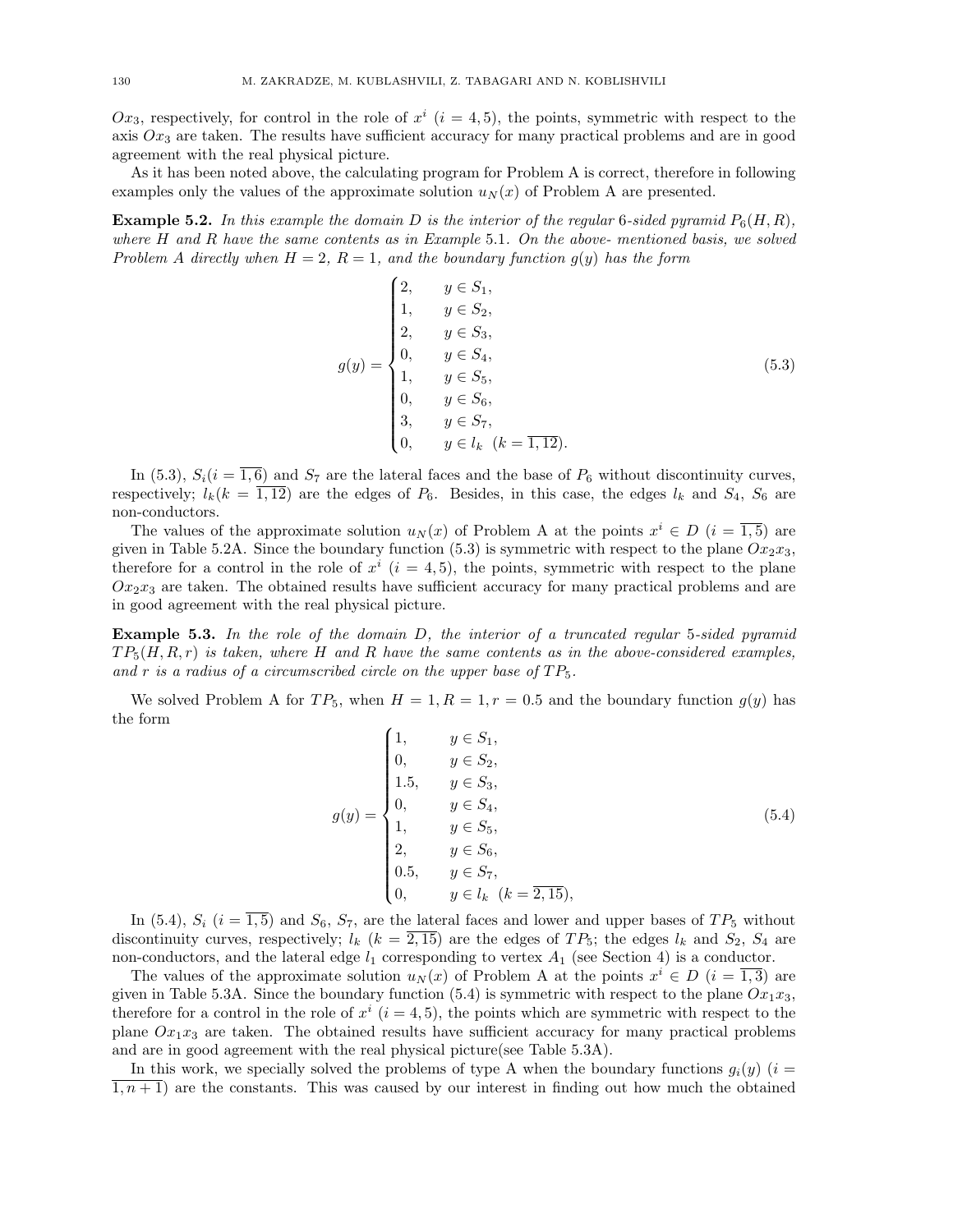| $x^i$  | (0,0,0.2)  | (0,0,0.5)  | (0, 0, 0.8 | $(0, -0.2, 0.5)$ | (0, 0.2, 0.5) |
|--------|------------|------------|------------|------------------|---------------|
| N      | $u_N(x^1)$ | $u_N(x^2)$ | $u_N(x^3)$ | $u_N(x^4)$       | $u_N(x^5)$    |
| $5E+3$ | 1.54320    | 1.00070    | 0.69310    | 0.91720          | 0.93600       |
| $1E+4$ | 1.54205    | 1.01510    | 0.69425    | 0.92120          | 0.94400       |
| $5E+4$ | 1.53879    | 1.01561    | 0.69385    | 0.93640          | 0.92748       |
| $1E+5$ | 1.53636    | 1.01632    | 0.69292    | 0.92929          | 0.92925       |
| $5E+5$ | 1.53647    | 1.01633    | 0.69197    | 0.93094          | 0.92778       |
| $1E+6$ | 1.53567    | 1.01592    | 0.69276    | 0.92922          | 0.92852       |

Table 5.3A. Results for Problem A (in Example 5.3).

results are in agreement with a real physical picture. It is evident that solution of Problem A under condition (2.5) is as easy as that of Problem B. In general, we can solve Problem A for all such locations of discontinuity curves, which make it possible to establish a part of surface S where the intersection point is located.

The analysis of the results of numerical experiments shows that the results obtained by the suggested algorithm are reliable and effective for numerical solution of problems of type A and B. In particular, the algorithm is sufficiently simple for numerical implementation.

## 6. Concluding Remarks

1. In this work, we have demonstrated that the probabilistic method (PM) is ideally suited for numerical solving of the Dirichlet generalized harmonic problem for regular n-sided pyramidal domains.

2. The PM does not require an approximation of a boundary function, which is one of its important properties.

3. It is easy to program, its computational cost is low, it is characterized by an accuracy which is sufficient for many practical problems.

4. In the future, we plan to investigate the following:

∗ Application of the proposed method to numerical solution of Dirichlet generalized harmonic problem for some axisymmetric domains with cylindrical hole.

∗ Application of the PM to the same type problem in domains which are bounded by several closed surfaces.

∗ Application of the PM to the same problem in infinite 3D domains.

#### **REFERENCES**

- 1. B. M. Budak, A. A. Samarski, A. N. Tikhonov, A Collection of Problems in Mathematical Physics. (Russian) Third edition. Nauka, Moscow, 1980.
- 2. H. S. Carslaw, J. C. Jaeger, Conduction of Heat in Solids. Oxford University Press, London, 1959.
- 3. A. Chaduneli, Z. Tabagari, M. Zakradze, On solving the internal three-dimensional Dirichlet problem for a harmonic function by the method of probabilistic solution. Bull. Georgian Natl. Acad. Sci. (N.S.) 2 (2008), no. 1, 25–28.
- 4. A. Sh. Chaduneli, M. V. Zakradze, Z. A. Tabagari, A method of probabilistic solution to the ordinary and generalized plane Dirichlet problem for the Laplace equation. Science and Computing. In: Proc. Sixth TSTC Scientific Advisory Committee Seminar, vol. 2, pp. 361–366, Moscow, 2003.
- 5. E. B. Duenkin, A. A. Yushkevich, Theorems and Problems on Markov's Processes. (Russian) Nauka, Moscow, 1967.
- 6. G. A. Grinberg, Selected Problems of the Mathematical Theory of Electric and Magnetic Phenomena. (Russian) Izd. Akad. Nauk SSSR, 1948.
- 7. L. V. Kantorovich, V. I. Krylov, Approximate Methods of Higher Analysis. (Russian) Fifth corrected edition Gosudarstv. Izdat. Fiz.-Mat. Lit., Moscow-Leningrad 1962.
- 8. A. Karageorghis, Modified methods of fundamental solutions for harmonic and biharmonic problems with boundary singularities. Numer. Methods Partial Differential Equations 8 (1992), no. 1, 1-19.
- 9. N. Koblishvili, M. Kublashvili, Z. Sanikidze, M. Zakradze, On solving the Dirichlet generalized problem for a harmonic function in the case of an infinite plane with a crack-type cut. Proc. A. Razmadze Math. Inst. 168 (2015), 53–62.
- 10. N. Koblishvili, Z. Tabagari, M. Zakradze, On reduction of the Dirichlet generalized boundary value problem to an ordinary problem for harmonic function. Proc. A. Razmadze Math. Inst. 132 (2003), 93–106.